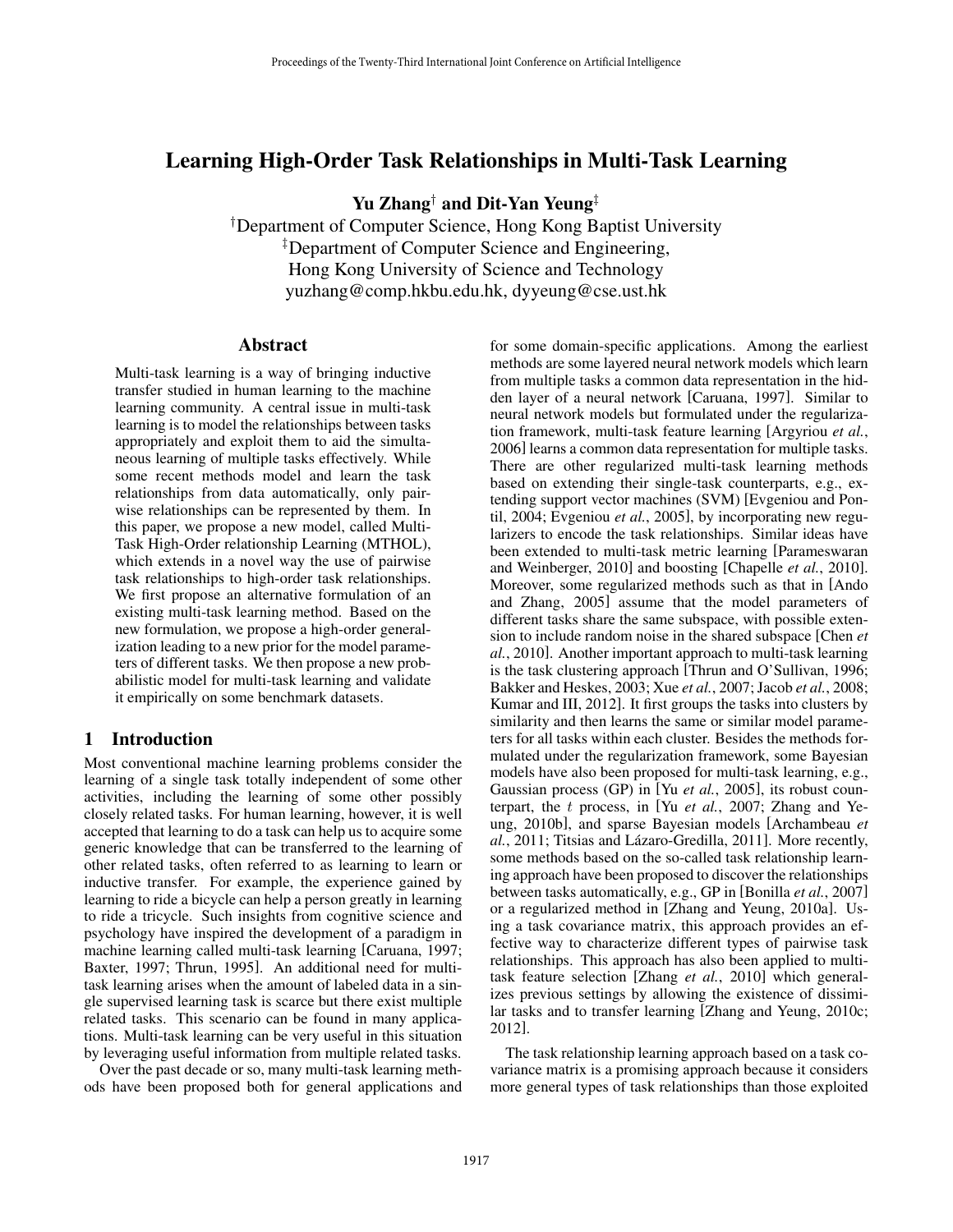by previous methods. Specifically, not only can two tasks be positively correlated or unrelated, but they can also be negatively correlated. Moreover, the task relationships are learned from data automatically but not prespecified and fixed based on possibly incorrect assumptions. Nevertheless, the existing task relationship learning methods [Bonilla *et al.*, 2007; Zhang and Yeung, 2010a; Zhang *et al.*, 2010] only model and learn pairwise task relationships. Some relationships between tasks found in real applications may be more complicated than what pairwise relationships can characterize. For example, it is possible for two tasks to appear uncorrelated when considering pairwise relationships, but their partial similarity can be revealed by considering high-order task relationships after incorporating a third task which is positively correlated with the two tasks. This motivates us to explore the use of high-order task relationships for multi-task learning.

We first briefly review an existing task relationship learning method and propose an alternative formulation of the model based on a matrix-variate probability distribution. The new formulation allows us to generalize, in a nontrivial way, the use of pairwise task relationships to high-order task relationships, leading to a new prior for the model parameters of different tasks. We then propose a new model which we refer to as Multi-Task High-Order relationship Learning (MTHOL). Experiments on some benchmark datasets demonstrate the effectiveness of our MTHOL method.

# 2 High-Order Task Relationship Learning

In this section, we present our method for modeling and learning high-order task relationships in the context of multi-task learning.

Let there be m supervised learning tasks and  $T_i$  denote the *i*th learning task. The training data for  $T_i$  is represented by a set of  $n_i$  independent and identically distributed (i.i.d.) inputoutput pairs  $\{(x^i_j, y^i_j)\}_{j=1}^{n_i}$  with each data point  $x^i_j \in \mathbb{R}^d$  and its corresponding output  $y_i^i \in \mathbb{R}$  for a regression task and  $y_i^i \in \{-1, 1\}$  for a binary classification task. For both regression and classification tasks, we consider linear functions in the form  $f_i(\mathbf{x}) = \mathbf{w}_i^T \mathbf{x} + b_i$  for  $T_i$ .

# 2.1 Generalization of an Existing Method

All existing multi-task learning methods that learn the relationships between tasks only exploit pairwise relationships. We first briefly review a recently proposed method, called Multi-Task Relationship Learning (MTRL) [Zhang and Yeung, 2010a], which belongs to this category of multi-task learning methods. The brief review also serves the purpose of introducing the notation to be used later in the paper. We then propose a novel extension of MTRL for modeling and learning high-order task relationships.

Let the random matrix  $\mathbf{W} = (\mathbf{w}_1, \dots, \mathbf{w}_m)$  denote the model parameters for all  $m$  tasks. In MTRL, a matrix-variate normal prior is placed on **W**:

$$
\mathbf{W} \sim \mathcal{MN}_{d \times m}(\mathbf{0}, \mathbf{I}_d \otimes \mathbf{\Omega}), \tag{1}
$$

where  $\mathbf{0}$  denotes a zero matrix of appropriate size,  $\mathbf{I}_d$  denotes a  $d \times d$  identity matrix,  $\otimes$  denotes the Kronecker product, and  $\mathcal{MN}_{d \times m}(\mathbf{M}, \mathbf{A} \otimes \mathbf{B})$  denotes a matrix-variate normal distribution [Gupta and Nagar, 2000] with mean  $\mathbf{M} \in \mathbb{R}^{d \times m}$ , row covariance matrix  $\mathbf{A} \in \mathbb{R}^{d \times d}$  and column covariance matrix  $\mathbf{B} \in \mathbb{R}^{m \times m}$ , and its probability density function is given by  $p(\mathbf{X} | \mathbf{M}, \mathbf{A}, \mathbf{B}) = \frac{\exp\left\{-\frac{1}{2} \text{tr}\left[\mathbf{A}^{-1}(\mathbf{X}-\mathbf{M})\mathbf{B}^{-1}(\mathbf{X}-\mathbf{M})^T\right]\right\}}{(2\pi)^{md/2}|\mathbf{A}|^{m/2}|\mathbf{B}|^{d/2}}.$  Here tr(**Z**), **Z**−<sup>1</sup> and |**Z**| denote the trace, inverse and determinant, respectively, of a square matrix **Z**. In Eq. (1), the column covariance matrix  $\Omega$  models the pairwise correlation between different columns of **W** which are the model parameters for different tasks. Thus  $\Omega$  can be thought of as modeling the pairwise correlation between different tasks via the corresponding model parameters.

Based on the matrix-variate formulation of MTRL given in Eq. (1), we now proceed to propose a generalization which allows high-order task relationships to be modeled as well. Our point of departure is to exploit the close relationships between the matrix-variate normal distribution and the Wishart distribution [Gupta and Nagar, 2000]. It is easy to see that  $W<sup>T</sup>$  has the following prior distribution

$$
\textbf{W}^T \sim \mathcal{MN}_{m \times d}(\textbf{0}, \boldsymbol{\Omega} \otimes \textbf{I}_d),
$$

if **W** follows the prior distribution in Eq. (1). It thus follows that the square matrix  $W<sup>T</sup>W$  follows the Wishart distribution:

$$
\mathbf{W}^T \mathbf{W} \sim \mathcal{W}_m(d, \mathbf{\Omega}), \tag{2}
$$

where  $W_m(d, \Omega)$  denotes the Wishart distribution for an  $m \times m$  positive definite matrix with d degrees of freedom and scale matrix  $\Omega$ . Its density function is given by

$$
p(\mathbf{X} | d, \mathbf{\Omega}) = \frac{|\mathbf{X}|^{\frac{d-m-1}{2}} \exp \left\{-\frac{1}{2} \text{tr}[\mathbf{\Omega}^{-1} \mathbf{X}]\right\}}{2^{md/2} \Gamma_m(\frac{d}{2}) |\mathbf{\Omega}|^{d/2}},
$$

where  $\Gamma_m(\cdot)$  is the multivariate gamma function. Here we assume that  $d \geq m$  or otherwise it will degenerate into a singular distribution [Uhling, 1994]. As we will see later, this assumption is satisfied in our method and in most applications.

The Wishart prior on  $W<sup>T</sup>W$  can help us to understand the role played by the matrix **Ω** better. From the properties of the Wishart distribution [Gupta and Nagar, 2000], we know that the mean and mode of  $\mathbf{\tilde{W}}^T\mathbf{W}$  are  $d\mathbf{\Omega}$  and  $(d - m - 1)\mathbf{\Omega}$ , respectively, which both depend on **Ω**. Since each element of  $W<sup>T</sup>W$  is the dot product of the model parameter vectors of the corresponding tasks, it is a way to express the pairwise correlation between tasks. Thus  $\Omega$  is also related to pairwise task correlation.

We now propose a generalization of the above model for pairwise task relationships to high-order task relationships. We use the following prior distribution

$$
\left(\mathbf{W}^T \mathbf{W}\right)^t \sim \mathcal{W}_m(d, \mathbf{\Omega}),\tag{3}
$$

where the integer  $t \geq 1$  is called the degree and  $X^t =$  $X^{t-1}X$  for a square matrix **X**. Note that the prior in Eq. (2) is a special case of Eq. (3) when  $t = 1$ . We first investigate the physical meaning of each element in  $(\mathbf{W}^T \mathbf{W})^t$ . As discussed above, the  $(i, j)$ th element  $s_{ij}$  of  $W<sup>T</sup>W$  describes the pairwise similarity between the  $i$ th and  $j$ th tasks. Since the  $(i, j)$ th element  $s'_{ij}$  of  $(\mathbf{W}^T \mathbf{W})^2$  is calculated as  $s'_{ij} = \sum_{k=1}^{m} s_{ik} s_{jk}$ , we can think of it as describing the similarity between the *i*th and *j*th tasks via other tasks from the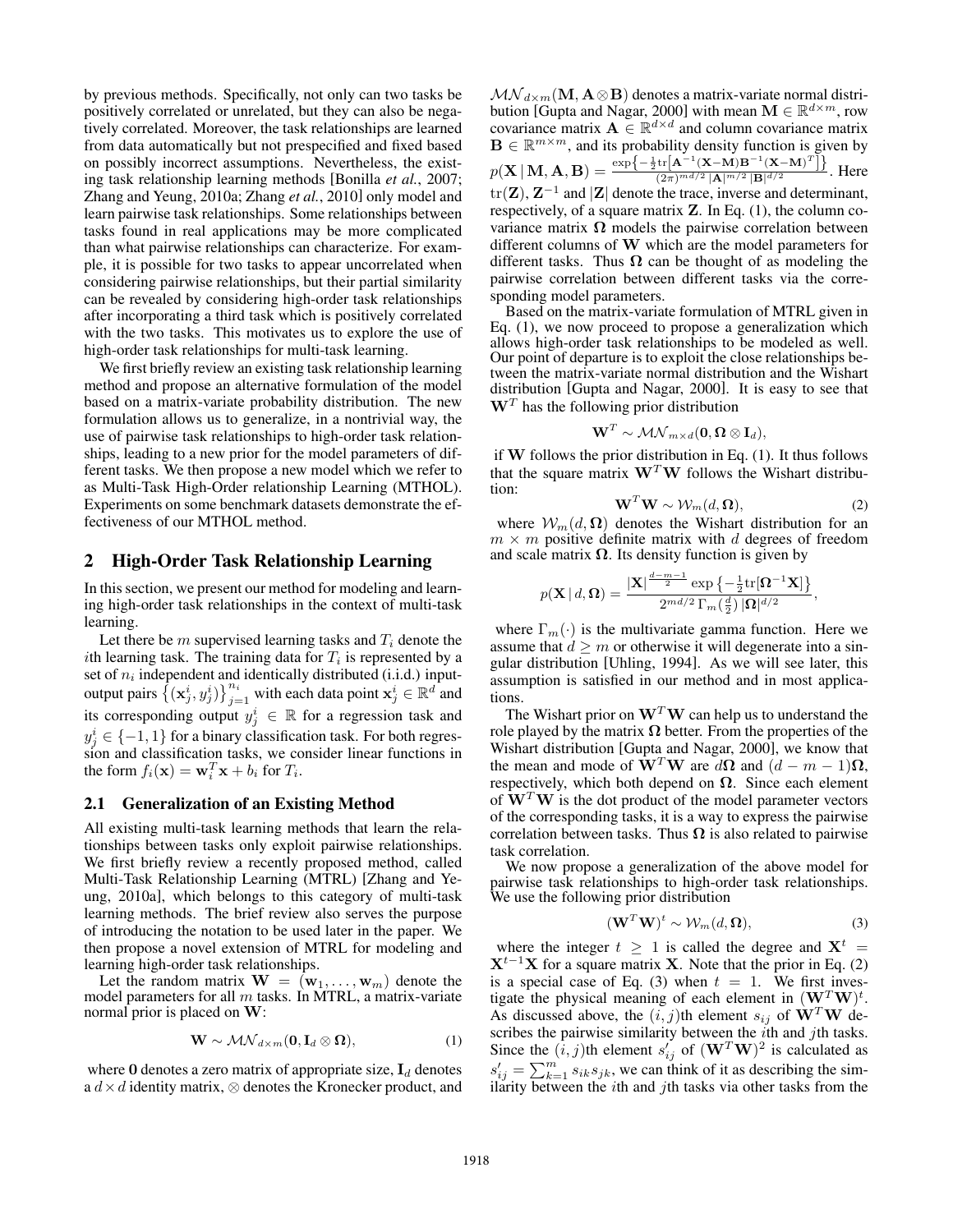perspective of graph theory. For example, if two tasks are partially similar which may not be reflected in pairwise similarity, then with the help of a third task which is similar to these two tasks, the intrinsic similarity of these two tasks can be found in  $(\mathbf{W}^T \mathbf{W})^2$ . Hence  $(\mathbf{W}^T \mathbf{W})^t$  describes the similarity between any two tasks with the help of other tasks and it can be viewed as a way to model high-order task relationships.

However, Eq. (3) only gives us the prior distribution on  $(\mathbf{W}^T\mathbf{W})^t$  but what we actually need is the distribution on **W**. In what follows, we will show how to obtain the prior  $p(\mathbf{W})$  based on Eq. (3).

# **2.2** Computation of the Prior  $p(\mathbf{W})$

For notational simplicity, let us introduce the variable **S** to denote  $W^T W$ . Thus

$$
\textbf{S}^t \sim \mathcal{W}_m(d,\boldsymbol{\Omega}).
$$

By using the Jacobian of the transformation from  $S<sup>t</sup>$  to  $S$ , we obtain the density function for **S** as

$$
p(\mathbf{S}) = \frac{|\mathbf{S}|^{\frac{t(d-m-1)}{2}}\exp\left\{-\frac{1}{2}\mathrm{tr}[\boldsymbol{\Omega}^{-1}\mathbf{S}^t]\right\}}{2^{md/2}\,\Gamma_m(\frac{d}{2})\,|\boldsymbol{\Omega}|^{d/2}}J(\mathbf{S}^t\to\mathbf{S}).
$$

where  $J(\mathbf{A} \to \mathbf{B})$  denotes the Jacobian of the transformation from variable **A** to **B**. The following lemma from [Mathai, 1997] tells us how to compute the Jacobian  $J(\mathbf{S}^t \rightarrow \mathbf{S})$ needed for the computation of  $p(S)$ .

**Lemma 1** *For an*  $m \times m$  *square matrix* **S***, we have* 

$$
J(\mathbf{S}^t \to \mathbf{S}) = \prod_{i,j=1}^m F(\lambda_i, \lambda_j, t), \tag{4}
$$

*where*  $\lambda_i$  *is the ith largest eigenvalue of* **S** *and*  $F(\lambda_i, \lambda_j, t) =$  $\sum_{k=0}^{t-1} \lambda_i^k \lambda_j^{t-1-k}$ .

With this result, we can now compute  $p(S)$  as

$$
p(\mathbf{S}) = \frac{|\mathbf{S}|^{\frac{t(d-m-1)}{2}} \exp\left\{-\frac{1}{2} \text{tr}[\mathbf{\Omega}^{-1} \mathbf{S}^t] \right\} \prod_{i,j=1}^m F(\lambda_i, \lambda_j, t)}{2^{md/2} \Gamma_m(\frac{d}{2}) |\mathbf{\Omega}|^{d/2}}.
$$
\n(5)

Based on  $p(S)$  in Eq. (5), Theorem 1 below allows us to compute the density function of **W**.

Theorem 1 *If a random matrix* **S** *has probability density function as expressed in Eq. (5) and*  $\mathbf{S} = \mathbf{W}^T \mathbf{W}$  *with*  $\mathbf{W} \in \mathbb{R}^{d \times m}$ , the probability density function of **W** can be *computed as*

$$
p(\mathbf{W}) = \frac{|\mathbf{W}^T \mathbf{W}|^{\frac{(t-1)\tilde{d}}{2}} \exp\left\{-\frac{1}{2} \text{tr}[\mathbf{\Omega}^{-1} (\mathbf{W}^T \mathbf{W})^t] \right\} \prod_{i,j} F(\lambda_i, \lambda_j, t)}{(2\pi)^{md/2} |\mathbf{\Omega}|^{d/2}},
$$
\n(6)

*where*  $\tilde{d} = d - m - 1$  *and*  $\lambda_i$ *, for*  $i = 1, \ldots, m$ *, is the ith largest eigenvalue of*  $W<sup>T</sup>W$  *or, equivalently, the ith largest squared singular value of* **W***.*

Proof: Since **S** is symmetric and positive definite, we can express it in terms of the (unique) Cholesky decomposition as  $S = CC<sup>T</sup>$ , where C is a lower triangular matrix with positive diagonal elements. We define an independent random matrix  $\mathbf{L} \in \mathbb{R}^{m \times d}$  such that  $\mathbf{L}\mathbf{L}^T = \mathbf{I}_m$ , with density given by  $\frac{\Gamma_m(\frac{d}{2})}{2^m \pi^{m d/2}} g_{d,m}(\mathbf{L})$  where  $g_{d,m}(\mathbf{L})$  is as defined in Eq. (1.3.26) in [Gupta and Nagar, 2000]. Then the joint density of **S** and **L** is

$$
p(\mathbf{S}, \mathbf{L}) = \frac{|\mathbf{S}|^{\frac{t\bar{d}}{2}} \exp \left\{-\frac{1}{2} \text{tr}[\mathbf{\Omega}^{-1} \mathbf{S}^t] \right\} g_{d,m}(\mathbf{L}) \prod_{i,j} F(\lambda_i, \lambda_j, t)}{(2\pi)^{md/2} 2^m |\mathbf{\Omega}|^{d/2}}.
$$

Let us define  $\tilde{\mathbf{W}} = \mathbf{L}^T \mathbf{C}^T$ . It is easy to show that  $\tilde{\mathbf{W}}^T \tilde{\mathbf{W}} =$ **S**. In order to compute the density of  $\tilde{W}$ , we first calculate the Jacobian of the transformation from  $S$  to  $\tilde{W}$  as

$$
J(\mathbf{S} \to \tilde{\mathbf{W}})
$$
  
=  $J(\mathbf{S} \to \mathbf{C})J(\mathbf{C}, \mathbf{L} \to \tilde{\mathbf{W}})$  (chain rule)  
=  $\frac{J(\mathbf{S} \to \mathbf{C})}{J(\tilde{\mathbf{W}} \to \mathbf{C}, \mathbf{L})}$  (property of Jacobian transformation)  
=  $\frac{2^m \prod_{i=1}^m c_{ii}^{m-i+1}}{g_{d,m}(\mathbf{L}) \prod_{i=1}^m c_{ii}^{d-i}}$  (property of Jacobian transformation)  
=  $\frac{2^m}{g_{d,m}(\mathbf{L}) |\tilde{\mathbf{W}}^T \tilde{\mathbf{W}}|^{\frac{d}{2}}}$ , (property of Cholesky decomposition)

where  $c_{ij}$  is the  $(i, j)$ th element of **C**. We can then get the density function of  $\tilde{\bf{W}}$  as

$$
p(\tilde{\mathbf{W}}) = \frac{|\tilde{\mathbf{W}}^T \tilde{\mathbf{W}}|^{\frac{(t-1)d}{2}} \exp \left\{-\frac{1}{2} \text{tr}[\mathbf{\Omega}^{-1} (\tilde{\mathbf{W}}^T \tilde{\mathbf{W}})^t] \right\} \prod_{i,j} F(\lambda_i, \lambda_j, t)}{(2\pi)^{md/2} |\mathbf{\Omega}|^{d/2}}.
$$

It is easy to show that  $\tilde{\mathbf{W}} = \mathbf{P}\mathbf{W}$  for some orthogonal matrix  $P \in \mathbb{R}^{d \times d}$ . Because  $J(\tilde{W} \to W) = |P|^d = 1$ , we can get the density function of **W** in Eq. (6). Since  $\lambda_i$  is the *i*th largest eigenvalue of  $S = W^T W$ ,  $\lambda_i$  is also the *i*th largest squared singular value of **W**. This completes the proof. -

When  $t = 1$ , the density function in Eq. (6) will degenerate to the matrix-variate normal distribution used in the MTRL model [Zhang and Yeung, 2010a] since the first term in the numerator of Eq. (6) disappears and  $F(\lambda_i, \lambda_j, t)=1$ . Hence the prior defined in Eq. (6) can be viewed as a generalization of the matrix-variate normal prior.

#### **2.3** Properties of the Prior  $p(\mathbf{W})$

We briefly present here some properties of the prior on **W** with the general form of the density function given in Eq. (6).

**Theorem 2**  $\mathbb{E}[W] = 0$ *, where*  $\mathbb{E}[\cdot]$  *denotes the expectation operator.*

**Proof:** From the definition of expectation,  $\mathbb{E}[W] =$  $\int \mathbf{W}p(\mathbf{W})d\mathbf{W}$ . It is easy to show that  $p(\mathbf{W}) = p(-\mathbf{W})$  $\lim_{x \to b} W_p(W) + (-W)p(-W) = 0$ . So we can obtain

$$
\mathbb{E}[\mathbf{W}]=\int \mathbf{W}p(\mathbf{W})d\mathbf{W}=\mathbf{0}
$$

which is the conclusion.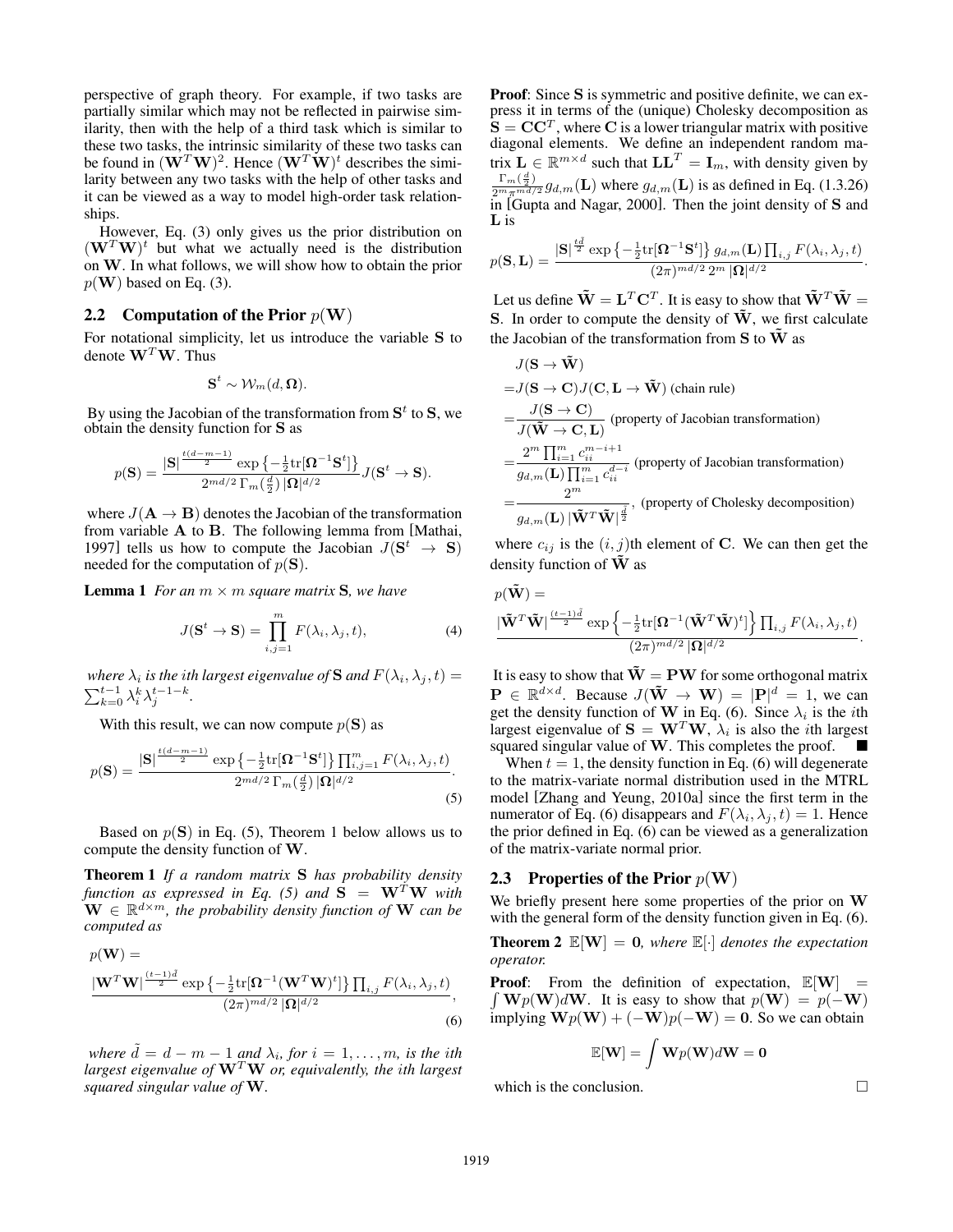We may generalize the density of **W** in Eq. (6) by replacing **W** with  $(W - M)$  for any  $M ∈ ℝ<sup>d×m</sup>$  and then we can easily get  $\mathbb{E}[\mathbf{W}] = \mathbf{M}$ .

As a consequence of using the matrix-variate normal prior in MTRL, we note that the different rows of **W** under the prior in Eq. (1) are independent due to the fact that  $p(\mathbf{W}) =$  $\prod_{j=1}^{d} p(\mathbf{w}^{(j)})$  where  $\mathbf{w}^{(j)}$  is the *j*th row of **W**. So the prior in MTRL cannot capture the dependency between different features. For our method, it is easy to show that  $p(\mathbf{W}) \neq \prod_{j=1}^{d} p(\mathbf{w}^{(j)})$  and hence our method can capture feature dependency to a certain extent. This capability is an extra advantage of our method over MTRL in addition to exploiting high-order task relationships.

From the properties of the Wishart distribution, we also have the following results.

**Theorem 3**  $\mathbb{E}[(\mathbf{W}^T\mathbf{W})^t] = d\Omega$ .

**Theorem 4** Mode $[(\mathbf{W}^T \mathbf{W})^t] = (d - m - 1)\mathbf{\Omega}$  *when*  $d \ge$  $m + 1$ , where Mode<sup>[.]</sup> denotes the mode operator.

# 2.4 Model Formulation and Learning

Eq. (6) defines the prior of **W**. For the likelihood, we use the (univariate) normal distribution which corresponds to the squared loss:

$$
y_j^i \mid \mathbf{x}_j^i, \mathbf{w}_i, \mathbf{b}_i \sim \mathcal{N}(\mathbf{w}_i^T \mathbf{x}_j^i + b_i, \sigma_i^2), \tag{7}
$$

where  $\mathcal{N}(\mu, \sigma^2)$  denotes the univariate normal distribution with mean  $\mu$  and variance  $\sigma^2$ .<br>For computational efficiency, as in MTRL, we seek to find

the *maximum a posteriori* (MAP) solution as a point estimate based on the prior in Eq. (6) and the likelihood in Eq. (7). The optimization problem can equivalently be formulated as the following minimization problem:

$$
\min_{\mathbf{W},\mathbf{b},\sigma,\Omega} L = \sum_{i=1}^{m} \sum_{j=1}^{n_i} \left[ \frac{(\mathbf{w}_i^T \mathbf{x}_j^i + b_i - y_j^i)^2}{2\sigma_i^2} + \ln \sigma_i \right] + \frac{d}{2} \ln |\Omega|
$$
  
- 
$$
\sum_{i,j=1}^{m} \ln F(\lambda_i, \lambda_j, t) - \frac{(t-1)\tilde{d}}{2} \ln |\mathbf{W}^T \mathbf{W}|
$$
  
+ 
$$
\frac{1}{2} \text{tr} \left[ \mathbf{\Omega}^{-1} (\mathbf{W}^T \mathbf{W})^t \right],
$$
 (8)

where  $\mathbf{b} = (\mathbf{b}_1, \dots, \mathbf{b}_m)^T$  and  $\boldsymbol{\sigma} = (\sigma_1, \dots, \sigma_m)^T$ . Since the problem (8) seems complicated, we make some simplification first. By setting the gradient of L with respect to  $\Omega^{-1}$ to zero, we can get

$$
\frac{\partial L}{\partial \mathbf{\Omega}^{-1}} = \left( (\mathbf{W}^T \mathbf{W})^t - d\mathbf{\Omega} \right) - \frac{1}{2} \left( (\mathbf{W}^T \mathbf{W})^t - d\mathbf{\Omega} \right) \odot \mathbf{I}_m = 0,
$$

where  $\odot$  denotes the Hadamard product or equivalently the matrix elementwise product, which suggests an analytical solution for **Ω** as

$$
\Omega = \frac{1}{d} (\mathbf{W}^T \mathbf{W})^t.
$$
 (9)

Plugging the solution of  $\Omega$  in Eq. (9) to the function L, we can reformulate  $L$  as follows by omitting some constant terms

$$
\min_{\mathbf{W},\mathbf{b},\sigma} L = \sum_{i=1}^{m} \sum_{j=1}^{n_i} \left[ \frac{(\mathbf{w}_i^T \mathbf{x}_j^i + b_i - y_j^i)^2}{2\sigma_i^2} + \ln \sigma_i \right] + \frac{\beta}{2} \ln |\mathbf{W}^T \mathbf{W}|
$$

$$
- \sum_{i,j=1}^{m} \ln F(\lambda_i, \lambda_j, t), \qquad (10)
$$

where  $\beta = d + (m + 1)(t - 1)$ . Note that problem (10) is non-convex and it is not easy to optimize with respect to all variables simultaneously. We use an alternating method instead.

Each iteration of the iterative learning procedure involves two steps. In the first step, **W** is held fixed while minimizing the objective function in (10) with respect to **b** and  $\sigma$ . We compute the gradients of L with respect to  $b_i$  and  $\sigma_i$  as

$$
\begin{split} &\frac{\partial L}{\partial \sigma_i} = \sum_{j=1}^{n_i} \left[ -\frac{(\mathbf{w}_i^T \mathbf{x}_j^i + b_i - y_j^i)^2}{\sigma_i^3} + \frac{1}{\sigma_i} \right], \\ &\frac{\partial L}{\partial b_i} = \sum_{j=1}^{n_i} \frac{b_i + \mathbf{w}_i^T \mathbf{x}_j^i - y_j^i}{\sigma_i^2}, \end{split}
$$

and set them to 0 to obtain the analytical solutions for making the update:

$$
\sigma_i^2 = \frac{1}{n_i} \sum_{j=1}^{n_i} (\mathbf{w}_i^T \mathbf{x}_j^i + b_i - y_j^i)^2, \ b_i = \frac{1}{n_i} \sum_{j=1}^{n_i} (y_j^i - \mathbf{w}_i^T \mathbf{x}_j^i)
$$

In the second step of each iteration, optimization is done with respect to **W** while keeping all other variables fixed. Since there is no analytical solution for **W**, we use the conjugate gradient method to find the solution using the following gradient

$$
\begin{split} \frac{\partial L}{\partial \mathbf{W}} &= \sum_{i=1}^{m} \sum_{j=1}^{n_i} \frac{\mathbf{x}_j^i(\mathbf{x}_j^i)^T \mathbf{W} \mathbf{e}_i \mathbf{e}_i^T + (b_i - y_j^i) \mathbf{x}_j^i \mathbf{e}_i^T}{\sigma_i^2} \\ &- \sum_{i,j=1}^{m} \frac{\partial \ln F(\lambda_i, \lambda_j, t)}{\partial \mathbf{W}} + \beta \mathbf{W} (\mathbf{W}^T \mathbf{W})^{-1}, \end{split}
$$

where  $\mathbf{e}_i$  is the *i*th column of the  $m \times m$  identity matrix. The term  $\frac{\partial \ln F(\lambda_i, \lambda_j, t)}{\partial \mathbf{W}}$  can be calculated as

$$
\frac{\partial \ln F(\lambda_i, \lambda_j, t)}{\partial \mathbf{W}} = \begin{cases} \frac{t-1}{\lambda_i} \frac{\partial \lambda_i}{\partial \mathbf{W}} & \text{if } \lambda_i = \lambda_j\\ \frac{t(\lambda_i^{t-1} \frac{\partial \lambda_i}{\partial \mathbf{W}} - \lambda_j^{t-1} \frac{\partial \lambda_j}{\partial \mathbf{W}})}{\lambda_i^t - \lambda_j^t} - \frac{\frac{\partial \lambda_i}{\partial \mathbf{W}} - \frac{\partial \lambda_j}{\partial \mathbf{W}}}{\lambda_i - \lambda_j} & \text{otherwise} \end{cases}
$$

where, by using the chain rule, we can calculate  $\frac{\partial \lambda_i}{\mathbf{W}}$  as

$$
\frac{\partial \lambda_i}{\partial \mathbf{W}} = \frac{\partial \lambda_i}{\partial \rho_i} \frac{\partial \rho_i}{\partial \mathbf{W}} = \frac{\partial \rho_i^2}{\partial \rho_i} \frac{\partial \frac{1}{\alpha_i} tr(\mathbf{U}_i^T \mathbf{W} \mathbf{V}_i)}{\partial \mathbf{W}} = \frac{2\rho_i}{\alpha_i} \mathbf{U}_i \mathbf{V}_i^T
$$
(11)

where  $W = UDV^T$  is the thin singular value decomposition of **W** (since  $d \geq m$ ) with orthogonal matrices  $\mathbf{U} \in \mathbb{R}^{d \times m}$  and  $\mathbf{V} \in \mathbb{R}^{m \times \overline{m}}$  and the diagonal matrix **D** containing the singular values  $\rho_i$ ,  $\alpha_i$  is the repeatedness of  $\rho_i$ , and  $\mathbf{U}_i \in \mathbb{R}^{d \times \alpha_i}$  and  $\mathbf{V}_i \in \mathbb{R}^{m \times \alpha_i}$  are the left and right singular vectors or matrices corresponding to the singular value  $\rho_i$ . The second step of the above derivation (11) holds since  $\mathbf{U}_i^T \mathbf{W} \mathbf{V}_i = \rho_i \mathbf{I}_{\alpha_i}$  and  $\lambda_i = \rho_i^2$  due to the relation between the *i*th largest eigenvalue  $\lambda_i$  of  $W^T W$  and the *i*th largest singular value of **W**.

#### 2.5 Kernel Extension

A natural question to ask is whether the method presented above can be extended to the general nonlinear case using the kernel trick.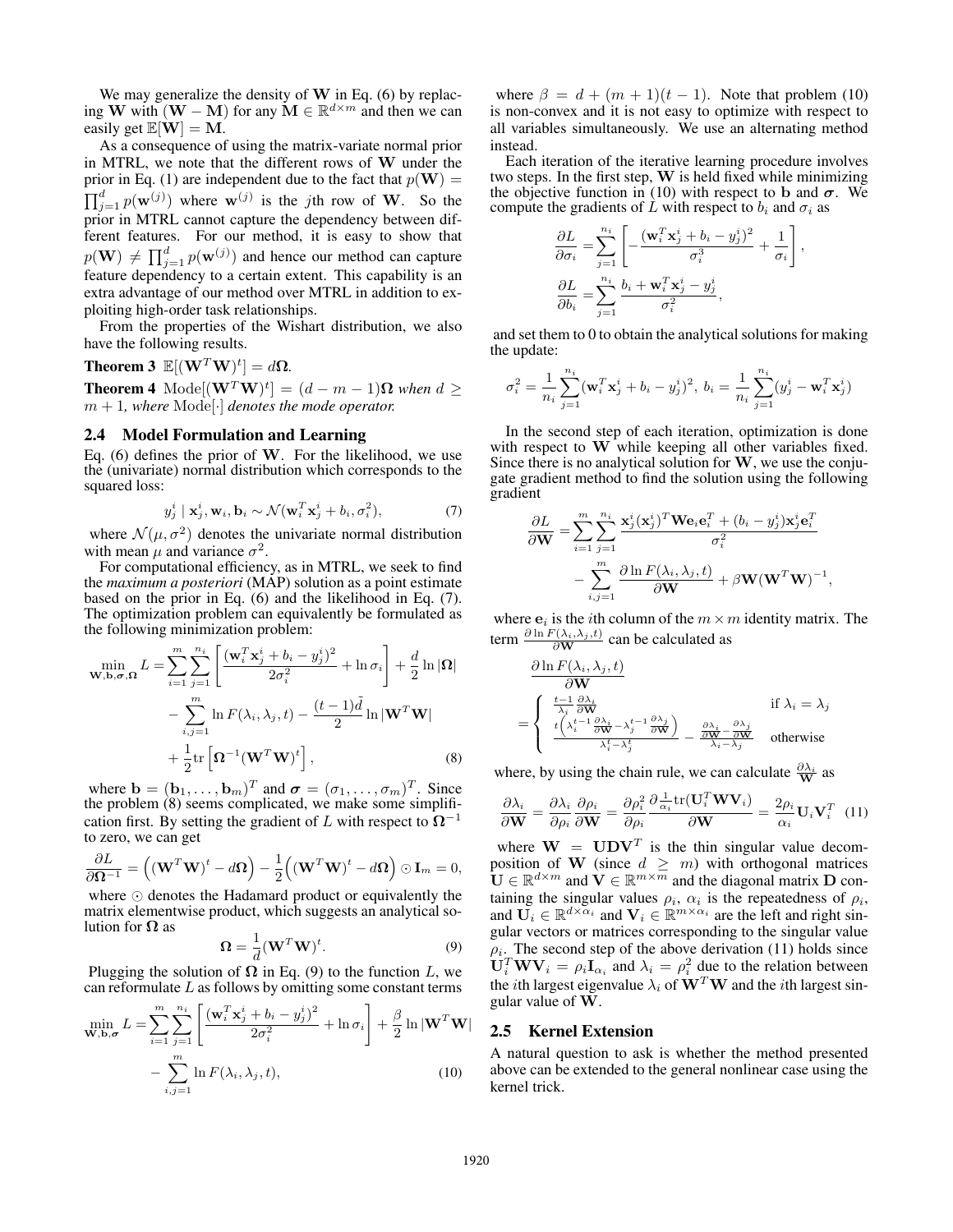Unlike MTRL [Zhang and Yeung, 2010a] and other kernel methods such as the support vector machine, using the higher-order form of **W** in our method does not allow us to use the dual form to facilitate kernel extension. However, kernel extension is still possible by adopting a different strategy used before by some Bayesian kernel methods such as the relevance vector machine [Tipping, 2001].

Specifically, the kernel information can be directly incorporated into the data representation by defining a new data representation as follows:

$$
\tilde{\mathbf{x}}_j^i = \left(k(\mathbf{x}_j^i, \mathbf{x}_1^1), \dots, k(\mathbf{x}_j^i, \mathbf{x}_{n_m}^m)\right)^T,
$$

where  $k(\cdot, \cdot)$  is some kernel function such as the linear kernel or RBF kernel. With the new representation, we can use the method presented in the previous section to learn a good model. It is easy to show that  $\tilde{\mathbf{x}}_i^i \in \mathbb{R}^n$  where *n* is the total number of data points in all tasks. As a consequence, another benefit of this kernel extension scheme is that the dimensionality  $n$  of each data point is larger than the number of tasks m and hence satisfies the requirement of our new prior and the model. In case the dimensionality  $n$  of the new data representation is very high, we may first apply a dimensionality reduction method such as principal component analysis to find a lower-dimensional representation before model learning.

# 3 Experiments

We report the empirical studies in this section to compare MTHOL with several related methods. Since MTHOL generalizes MTRL [Zhang and Yeung, 2010a] by learning highorder task relationships, MTRL will be included in the comparative study. Moreover, we have also included the other methods considered in the comparative study of the MTRL paper, including a single-task learning (STL) method, multitask feature learning (MTFL) method [Argyriou *et al.*, 2006] as well as multi-task GP (MTGP) method [Bonilla *et al.*, 2007] which, like MTRL, can learn task relationships. For fair comparison, the data we used for all methods adopt the new representation described in section 2.5 when a kernel is used.

# 3.1 Robot Inverse Dynamics

This application<sup>1</sup> is on learning the inverse dynamics of a 7-DOF robot arm. The input consists of 21 features corresponding to the joint angles, velocities and accelerations of the seven joints, and the output consists of seven joint torques which are used for seven regression tasks. There are 2000 data points in each task. We use the normalized mean squared error (nMSE), the mean squared error divided by the variance of the ground-truth output, as the performance measure. Kernel ridge regression is used as the STL baseline for this data set.

We perform two sets of experiments on all the methods with different numbers of training data points. The first setting randomly selects 10% of the data for each task as the training set and the second setting selects 20%. Those not selected for training are used for testing. For all methods, the RBF kernel is adopted. For each setting, we report the mean and standard deviation of the performance measure over 10 random splits of the data. Table 1 depicts the results, with the best ones shown in bold. Paired t-test and ANOVA test at 5% significance level show that MTHOL with  $t = 2$  is the best for some tasks and is comparable with the best for other tasks.

# 3.2 Multi-Domain Sentiment Application

The second one is a multi-domain sentiment classification application<sup>2</sup>. Four binary classification tasks correspond to four domains of products at Amazon.com, which include books, DVDs, electronics and kitchen appliances. For each domain, there are 1000 positive and 1000 negative product reviews corresponding to the two classes of the classification problem. The document representation for each review contains 473856 feature dimensions. Like the above experiments, we use training sets of different sizes for training, corresponding to 10%, 20% and 30% of the data for each task. Classification error is used as the performance measure. For the STL baseline, we use a linear SVM which has been demonstrated to perform well for such text classification applications with high feature dimensionality. For other compared methods, we also use the linear kernel. As above, we perform 10 random data splits and report the mean and standard deviation of the classification error in Figure 1(a) to Figure 1(d). Again, for all settings, MTHOL is either the best or among the best by using paired t-test and ANOVA significance test.



Figure 1: Performance of STL, MTFL, MTGP, MTRL and MTHOL on each task of the multi-domain sentiment application when the training set size is varied.

#### 3.3 Examination Score Prediction

This application is a regression problem for predicting the examination scores of the students from 139 secondary schools (http://www.cs.ucl.ac.uk/staff/A.Argyriou/code/). There are

<sup>1</sup> http://www.gaussianprocess.org/gpml/data/

<sup>2</sup> http://www.cs.jhu.edu/∼mdredze/datasets/sentiment/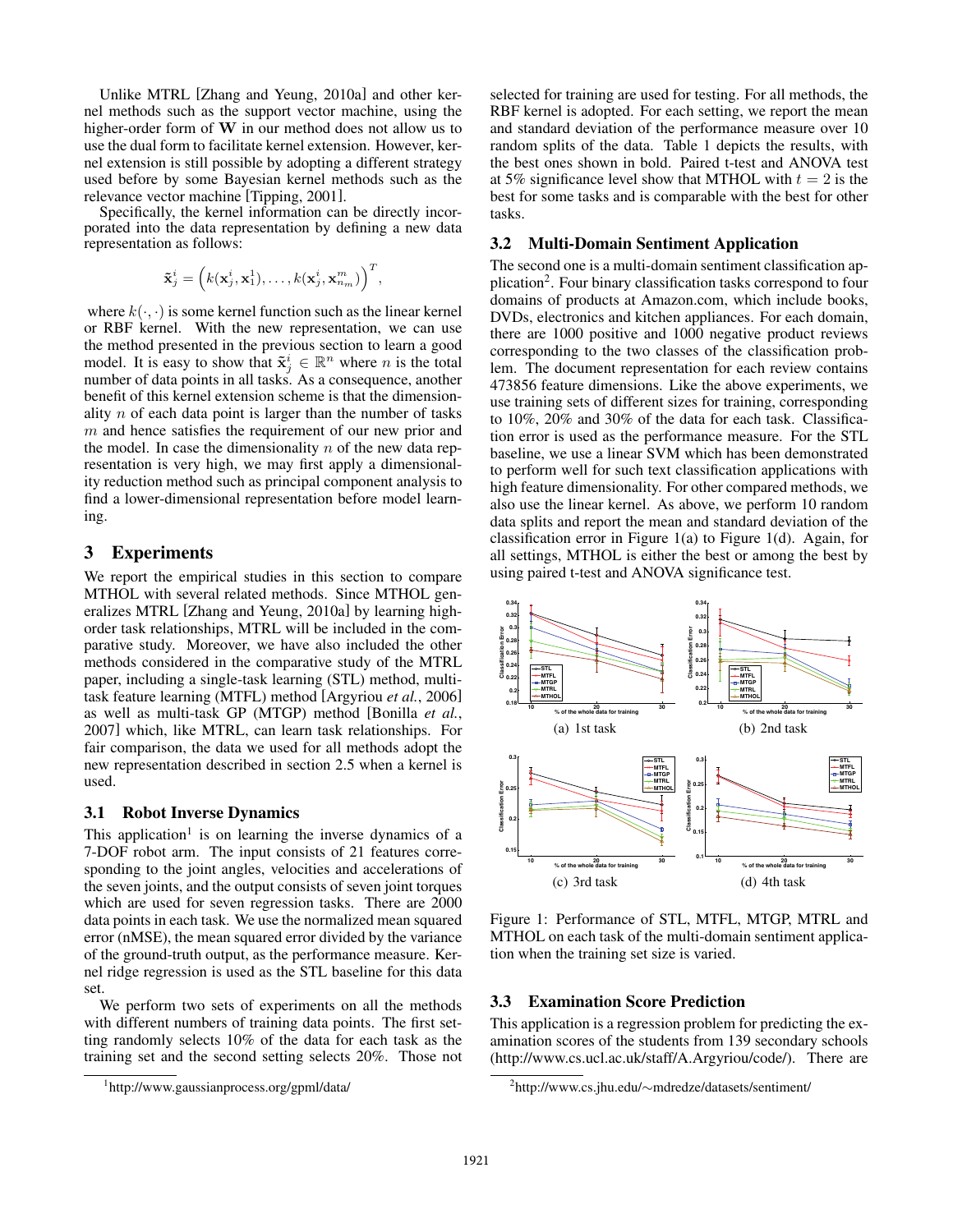Table 1: Results on learning robot inverse dynamics. For each method and each task, the two rows report the mean and standard deviation of the nMSE over 10 trials. The upper (lower) table records the results of the setting with 10% (20%) of the data for the training set.

| Method       | 1st    | 2nd    | 3rd    | 4th    | 5th    | 6th    | 7th    |
|--------------|--------|--------|--------|--------|--------|--------|--------|
| <b>STL</b>   | 0.1507 | 0.1920 | 0.1866 | 0.0283 | 0.3563 | 0.6454 | 0.0409 |
|              | 0.0077 | 0.0087 | 0.0054 | 0.0038 | 0.0246 | 0.0202 | 0.0016 |
| <b>MTFL</b>  | 0.1404 | 0.1953 | 0.1823 | 0.0221 | 0.3294 | 0.6497 | 0.0470 |
|              | 0.0056 | 0.0079 | 0.0195 | 0.0127 | 0.0139 | 0.0118 | 0.0044 |
| <b>MTGP</b>  | 0.0926 | 0.1471 | 0.1084 | 0.0116 | 0.3465 | 0.6833 | 0.0438 |
|              | 0.0035 | 0.0076 | 0.0067 | 0.0013 | 0.0070 | 0.0109 | 0.0190 |
| <b>MTRL</b>  | 0.0879 | 0.1358 | 0.1030 | 0.0098 | 0.3248 | 0.6223 | 0.0387 |
|              | 0.0008 | 0.0038 | 0.0034 | 0.0017 | 0.0054 | 0.0034 | 0.0073 |
| <b>MTHOL</b> | 0.0782 | 0.1242 | 0.1035 | 0.0082 | 0.3158 | 0.6032 | 0.0372 |
| $(t=2)$      | 0.0019 | 0.0048 | 0.0050 | 0.0015 | 0.0096 | 0.0094 | 0.0042 |
| Method       | 1st    | 2nd    | 3rd    | 4th    | 5th    | 6th    | 7th    |
| <b>STL</b>   | 0.1140 | 0.1714 | 0.1537 | 0.0141 | 0.2805 | 0.5501 | 0.0298 |
|              | 0.0027 | 0.0032 | 0.0046 | 0.0005 | 0.0062 | 0.0161 | 0.0018 |
| <b>MTFL</b>  | 0.1131 | 0.1800 | 0.1516 | 0.0187 | 0.2832 | 0.5596 | 0.0371 |
|              | 0.0029 | 0.0050 | 0.0045 | 0.0014 | 0.0081 | 0.0142 | 0.0034 |
| <b>MTGP</b>  | 0.0813 | 0.1208 | 0.0893 | 0.0088 | 0.2982 | 0.5453 | 0.0346 |
|              | 0.0023 | 0.0058 | 0.0048 | 0.0004 | 0.0093 | 0.0252 | 0.0134 |
| <b>MTRL</b>  | 0.0812 | 0.1122 | 0.0947 | 0.0087 | 0.2712 | 0.5429 | 0.0282 |
|              | 0.0021 | 0.0032 | 0.0028 | 0.0013 | 0.0031 | 0.0060 | 0.0007 |
| MTHOL        | 0.0706 | 0.0980 | 0.0898 | 0.0078 | 0.1333 | 0.5243 | 0.0200 |
| $(t=2)$      | 0.0029 | 0.0034 | 0.0041 | 0.0016 | 0.0050 | 0.0077 | 0.0027 |

139 learning tasks corresponding to the 139 schools, with a total of 15362 data points. There are 27 input attributes representing information about both the schools and the students. Like the experiment setting on robot inverse dynamics, we use the nMSE as performance measure and kernel ridge regression as the STL baseline. We also use 10% and 20% of the data for training. Table 2 summarizes the results over 10 random data splits. We can see that MTHOL outperforms all other methods.

Table 2: Results (in mean±deviation) on examination score prediction for different training set sizes.

| Method      | 10%               | 20%                 |
|-------------|-------------------|---------------------|
| STL.        | $1.0744 + 0.0235$ | $0.9549 \pm 0.0116$ |
| MTFL        | $0.8868 + 0.0235$ | $0.7341 + 0.0077$   |
| <b>MTGP</b> | $0.7267 + 0.0078$ | $0.6282 + 0.0115$   |
| <b>MTRL</b> | $0.7085 + 0.0160$ | $0.5963 + 0.0194$   |
| MTHOL       | $0.6889 + 0.0183$ | $0.5717 + 0.0154$   |

# 3.4 Handwritten Letter Classification

The handwritten letter data set is another classification application (http://multitask.cs.berkeley.edu/). It consists of seven tasks each of which is a binary classification problem for two letters: c/e, g/y, m/n, a/g, a/o, f/t and h/n. The input for each data point consists of 128 features representing the pixel values of the handwritten letter. For each task, there are about 1000 positive and 1000 negative examples. Similar to the multi-domain sentiment classification problem, different settings correspond to 10%, 20% and 30% of the data for training and the performance measure is the classification error. From Table 3, MTHOL again gives very competitive results.

Table 3: Results (in mean±deviation) on handwritten letter classification for different training set sizes.

| Method       | 10%               | 20%               | 30%               |
|--------------|-------------------|-------------------|-------------------|
| STL.         | $0.0949 + 0.0016$ | $0.0794 + 0.0035$ | $0.0765 + 0.0010$ |
| MTFL.        | $0.0843 + 0.0073$ | $0.0758 + 0.0045$ | $0.0734 + 0.0024$ |
| <b>MTGP</b>  | $0.0767 + 0.0039$ | $0.0691 + 0.0068$ | $0.0660 + 0.0020$ |
| MTRL.        | $0.0733 + 0.0044$ | $0.0615 + 0.0072$ | $0.0601 + 0.0033$ |
| <b>MTHOL</b> | $0.0687 + 0.0057$ | $0.0547 + 0.0040$ | $0.0598 + 0.0034$ |

# 4 Conclusion

In this paper, we have proposed a novel, nontrivial generalization of an existing multi-task learning method by modeling and learning high-order task relationships.

Although our method can use different values for the degree t, its value has to be set in advance and fixed during model learning. One possible direction to extend the current method is to allow the degree  $t$  to be learned from data automatically. To address this issue in our future work, we plan to adopt the full Bayesian approach which may bring about further performance improvement by making model selection via hyperparameter learning as an integral part of model learning.

# Acknowledgments

Dit-Yan Yeung has been supported by General Research Fund 621310 from the Research Grants Council of Hong Kong.

# References

[Ando and Zhang, 2005] R. K. Ando and T. Zhang. A framework for learning predictive structures from multiple tasks